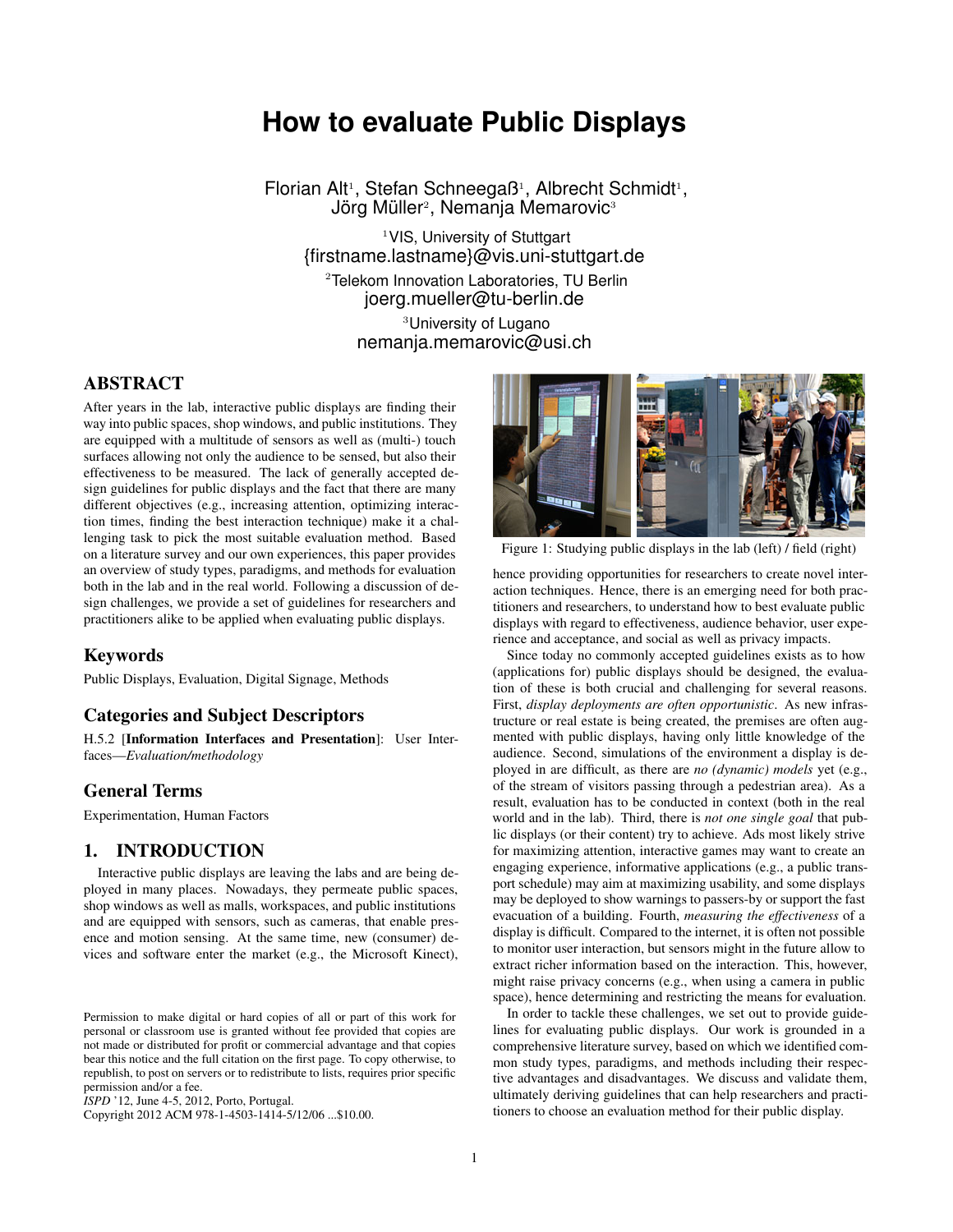# 2. RELATED WORK

Our research is based on an extensive literature review with the goal to identify methods and tools that are used to evaluate public display. As of January 2012, 522 papers can be found in the ACM Digital Library that are concerned with public displays or digital signage. Most of these papers evaluate their concepts and deployments. Even nowadays, more than 30 years after *Hole-in-Space*[1](#page-1-0) , one of the first public display installation, neither design guidelines for public displays exists, that cover a broad spectrum of systems and applications, nor do generally accepted evaluation guidelines. However, several ideas have been around in recent years.

Cheverst *et al.* [\[11\]](#page-5-0) reported on challenges of evaluating situated displays deployed in a community setting. Storz *et al.* published lessons learned from the deployment of the eCampus public display network [\[36\]](#page-5-1) that provides useful information for informing the design of public display (networks) but only little information with regard to evaluation. Mankoff *et al.* [\[20\]](#page-5-2) looked at the evaluation of ambient displays, focusing mainly on effectiveness and usability. Starting from Nielsen's usability heuristics, they created a modified set to be used for the evaluation. Finally, Matthews *et al.* [\[21\]](#page-5-3) used activity theory to evaluate peripheral displays. They identified an initial set of evaluation metrics (appeal, learnability, awareness, effects of breakdowns, and distraction), that vary depending on the importance of the display, but do not focus on evaluation methods.

Though many research papers provide useful lessons learned or recommendations based on their findings (e.g., [\[15,](#page-5-4) [36\]](#page-5-1)), most previous work either focusses on a rather specific application domain (community/situated displays, ambient displays), draws from findings of their deployment(s) only, or treats evaluation only on the side / on a high level. To overcome these limitations, we base our findings on a comprehensive literature review, identifying research questions, research types, and approaches to research and methods used in public display research.

# 3. RESEARCH QUESTIONS

In the following we describe the most popular questions researchers tried to answer during their evaluations. Note, that many projects tackled sub questions to these (e.g., numbers of glances or interactions as subquestions to display effectiveness).

- Audience Behavior: A major focus of research is how the audience behaves around a display. Prior work identified effects such as the honeypot [\[9,](#page-5-5) [25\]](#page-5-6), where interacting users attract more users, the sweet spot [\[6\]](#page-5-7), which is a preferred position in front of the screen, or the landing zone [\[25\]](#page-5-6), where people only realize that a display is interactive after passing it. Though mostly conducted in the real world, we also found examples of evaluation in the lab [\[6\]](#page-5-7). Audience behavior can be assessed by observations [\[13\]](#page-5-8) and log data [\[32\]](#page-5-9).
- User Experience: User experience describes the overall experience of interacting with a display. This is important in public display research as high user experience may lead to a higher motivation to use the application and possibly take in the user for as long as possible. Researchers examined different interaction techniques and their effect on user experience based on (standardized) questionnaires, e.g., interactions mediated through a mobile device [\[4\]](#page-5-10) or direct touch [\[31\]](#page-5-11).
- User Acceptance: Often used in early stages of the development process, the user acceptance investigates users' motives and incentives to interact with a display. It can be ass-

esed qualitatively based on subjective feedback, e.g., in focus groups to collect the target group's view and concerns [\[11\]](#page-5-0) or quantitatively based on questionnaires [\[23\]](#page-5-12).

- User Performance: Measuring effectiveness from a user's perspective is often done when evaluating novel interaction techniques, e.g., based on a camera, mobile phones [\[4\]](#page-5-10) or direct touch [\[12\]](#page-5-13). User performance can be quantified by measuring task completion times and error rates [\[4,](#page-5-10) [12,](#page-5-13) [33\]](#page-5-14).
- Display Effectiveness: Interesting especially from an economic perspective, several studies aimed at measuring the effectiveness of public displays (e.g., how many people passedby a display [\[24\]](#page-5-15), how many looked at it [\[15,](#page-5-4) [26\]](#page-5-16) and how many started interacting with it [\[25\]](#page-5-6).
- Privacy: Some projects aimed at understanding the users' concerns on privacy. Alt *et al.* look at how mobile phone can overcome privacy issues [\[3\]](#page-4-0), whereas Shoemaker *et al.* explored an interaction technique that allows private information to be shown on a shared display [\[35\]](#page-5-17).
- Social Impact: Finally, social impact has been subject to research. Evaluations looked at how display applications could foster social interaction [\[22\]](#page-5-18), how users engage in social interaction [\[25\]](#page-5-6), which types of communities form around public displays [\[1,](#page-4-1) [11\]](#page-5-0), and which social effects occur [\[8\]](#page-5-19).

Table [1](#page-2-0) provides a summary of research projects classified by the tackled research questions. Furthermore, we distinguished whether the evaluation was conducted prior to creating a prototype by asking users or running an ethnographic study, or whether a prototype was evaluated in a lab study, field study, or in the context of a deployment (see section *4.3 Paradigms*).

# 4. APPROACHES TO RESEARCH

The following section provides an overview of different study types and paradigms we found throughout the literature review. They will be briefly explained, followed by a discussion of their advantages and disadvantages. As different notions are used throughout literature, we adhere to the notions by Nielsen [\[27\]](#page-5-20) and Lazar [\[19\]](#page-5-21).

#### 4.1 Study Types

We categorized related work according to the three principle types of research: descriptive, relational, and experimental research.

## *4.1.1 Descriptive Studies*

Descriptive research aims at merely describing what is going on in a certain situation. This description can be qualitative (e.g., ob-servations [\[26\]](#page-5-16), interviews [\[1\]](#page-4-1), focus groups [\[2\]](#page-4-2)) as well as quantitative (e.g., photo logs [\[1\]](#page-4-1), etc.). Descriptive research is the only of the three types of research where variables do not need to variate, e.g., multiple prototypes to be compared are not needed. It is striking that the vast majority of public display research includes descriptive methods. Good examples for descriptive research are the CityWall [\[30\]](#page-5-22) and Worlds of Information [\[17\]](#page-5-23). In both studies, a single prototype is deployed and user behavior around the display is being measured, analyzed, and described (e.g., observations, questionnaires, etc.). One major benefit of descriptive research is that no hypotheses to be tested are needed, and therefore no general theory is necessary that the hypotheses can be derived from. It is especially suited for a research field that is in an early phase and does not possess general theories yet, like public displays. However, descriptive studies of single prototypes create isolated spots

<span id="page-1-0"></span><sup>1</sup>Hole-in-Space: <http://www.ecafe.com/getty/HIS/>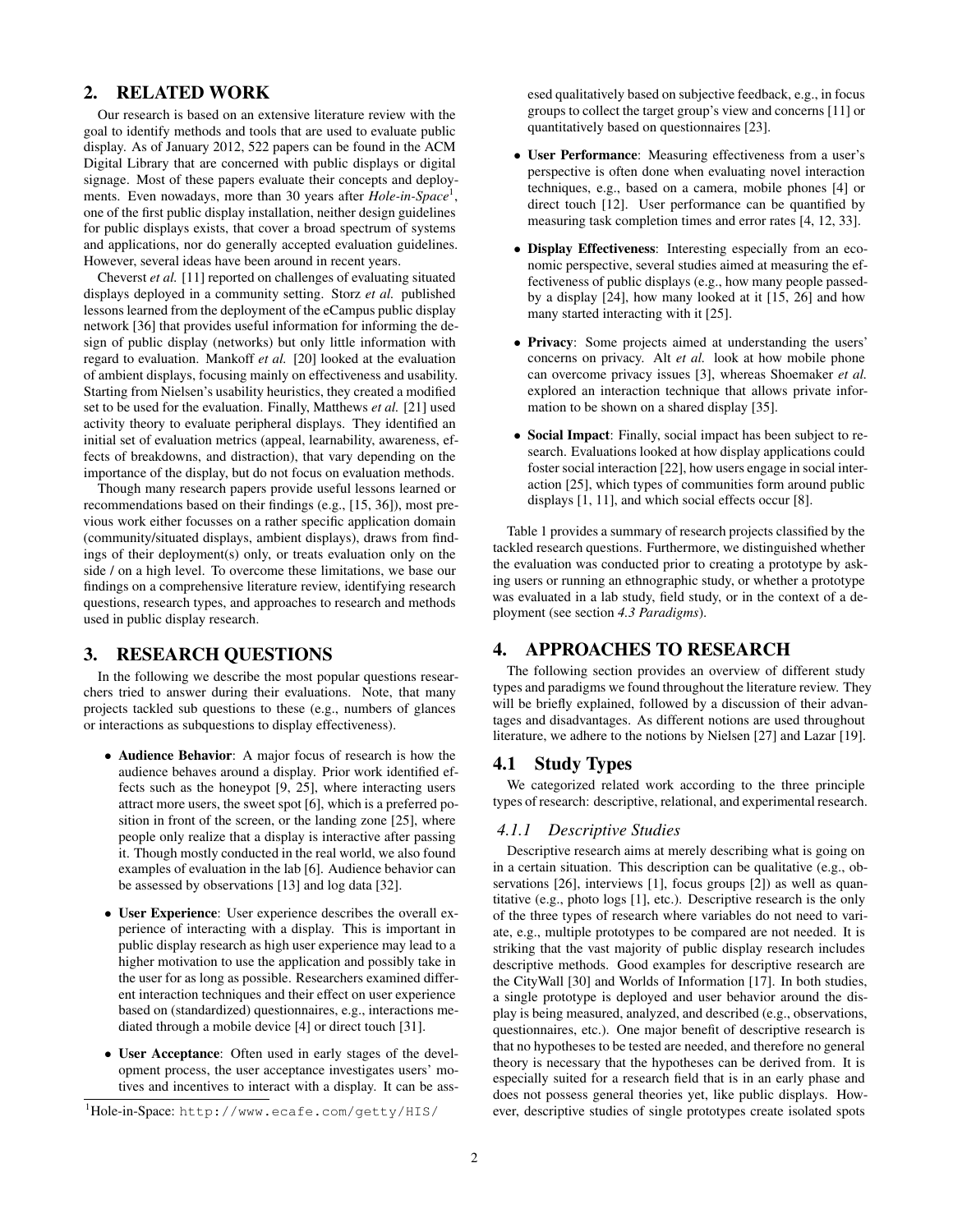<span id="page-2-0"></span>

|                             | <b>Asking Users</b>                                   | Ethnography                                    | Lab Study                                                                         | <b>Field Study</b>                                                       | Deployment-based<br>Research                                         |
|-----------------------------|-------------------------------------------------------|------------------------------------------------|-----------------------------------------------------------------------------------|--------------------------------------------------------------------------|----------------------------------------------------------------------|
| Audience<br><b>Behavior</b> | Display Blindness<br>[26], Public Notice<br>Areas [1] | Public Notice Areas [1]                        | Cylindrical Displays [6]                                                          | Looking Glass [25]                                                       | Hermes [10], eCampus<br>[36], MobiDIC [26], UBI-<br><b>Oulu</b> [29] |
| User<br><b>Experience</b>   |                                                       |                                                | Sweep and Point & Shoot [4],<br>RayCasting [38]                                   | Digifieds [3]                                                            | Nnub [31]                                                            |
| <b>User</b><br>Acceptance   | Campus<br>Coffee<br>$[11]$                            | Public Notice Areas [1]                        | Mobile Contextual Displays [2],<br>Campus Coffee [11]                             | AmlQuin [23]                                                             |                                                                      |
| User<br>Performance         |                                                       |                                                | TouchProjector [7], Push-and-<br>Pop [12], PhoneTouch [33], Spot-<br>light $[18]$ | LightSpace [39]                                                          | MobiDIC [26]                                                         |
| <b>Effectiveness</b>        | Display Blindness<br>$[26]$                           | When does the public<br>look at displays? [15] | Looking Glass [25], Interactive<br>Public Ambient Displays [37]                   | Reflective<br>Signs<br>[24]<br>Looking<br>Glass<br>[25]<br>Digifieds [3] |                                                                      |
| Privacy                     |                                                       |                                                | Digifieds [3]                                                                     | Digifieds [3], Single Dis-<br>play Privacyware [35]                      |                                                                      |
| <b>Social Impact</b>        |                                                       | Public Notice Areas [1]                        |                                                                                   | FunSquare [22], CityWall<br>[30], Worlds of Informa-<br>tion $[17]$      | Nnub [31]                                                            |

Table 1: Selected examples for the evaluation of public display (applications) based on different objectives.

in the design space of public displays without relations to other studies. This makes it difficult to compare results and designs, and ultimately to understand the structure of the entire design space. Hence, in the long run the progress of public display research may be hindered if the pure focus on descriptive studies persists.

#### *4.1.2 Relational Studies*

Relational research aims at showing that two or more variables covariate, i.e., that there is a relation between two or more factors. In particular, by relational research, no causality can be attributed, i.e., it is unknown which of the variables causes the other to change, or whether both depend on a third, unknown variable. Relational studies are rare in public display research, in particular because not many relationships between different dependent variables are considered to be interesting. Exceptions include ReflectiveSigns [\[24\]](#page-5-15), where it is shown that the time people spend looking at public display content does not correlate with people's stated interest.

#### *4.1.3 Experimental Studies*

Experimental research aims at determining causality, i.e., that one variable directly influences another variable. Experiments possess the following characteristics [\[19\]](#page-5-21): They are based on hypotheses, there are at least two conditions, the dependent variables are measured quantitatively and analyzed through statistical significance tests, they are designed to remove biases, and they are replicable. Experiments aim to refute (or fail to refute) hypotheses, and these hypotheses are usually derived from theories. Therefore, entire theories can be refuted by experiments. Experiments can be conducted in the laboratory (more control) or in the field (higher ecological validity). Whereas a lot of experimental studies conducted in the lab can be found (e.g., in order to evaluate user performance with regard to a novel interaction technique [\[4,](#page-5-10) [7,](#page-5-27) [12,](#page-5-13) [18\]](#page-5-28)), real-world experiments are rare in public display research, partially because no coherent theories of public displays exist. Another reason is that for an experiment multiple variations of a prototype need to be

developed, making such experiments in the real world particularly time-consuming. One example for a field experiment is Looking Glass [\[25\]](#page-5-6), where the influence of different interactivity cues on how many people interact with the displays were tested.

#### 4.2 Research Phases

Research methods can be used in different phases during a project. In the beginning, there is usually a phase of *requirements analysis*, and there is no prototype yet [\[1,](#page-4-1) [2\]](#page-4-2). Typical methods used during requirements analysis encompass ethnography and techniques to ask users, such as focus groups, interviews, or questionnaires. When the first prototypes are developed, usually a phase of *formative studies* follows. These are intended to give direction to the design process and find properties and problems of the current prototype. Formative techniques include deployment-based research, lab studies, and techniques to ask users [\[3\]](#page-4-0) (see below). When the final prototype exists, *summative studies* come into play. They usually try to make some conclusion about the final prototype, e.g., by comparing it to a baseline in a lab [\[6,](#page-5-7) [25\]](#page-5-6) or field study [\[25\]](#page-5-6).

#### 4.3 Paradigms

We identified 5 evaluation paradigms either used to inform the design of a prototype (ethnography, asking users) or to evaluate a prototype (lab study, field study, deployment-based research).

#### *4.3.1 Ethnography*

In ethnographic studies, usually certain (social) settings are being investigated without intervention, e.g., without deploying a prototype. Ethnographic studies have been used to inform the design of public display systems. Alt *et al.* conducted an ethnographic study to assess the motivation and intentions of stakeholders as well as social impact [\[1\]](#page-4-1). Huang *et al.* investigated current practices around public displays [\[15\]](#page-5-4). The advantage of ethnographic studies is, that they provide valuable information that could be used to enhance the design of a public display (system), but often require a lot of effort.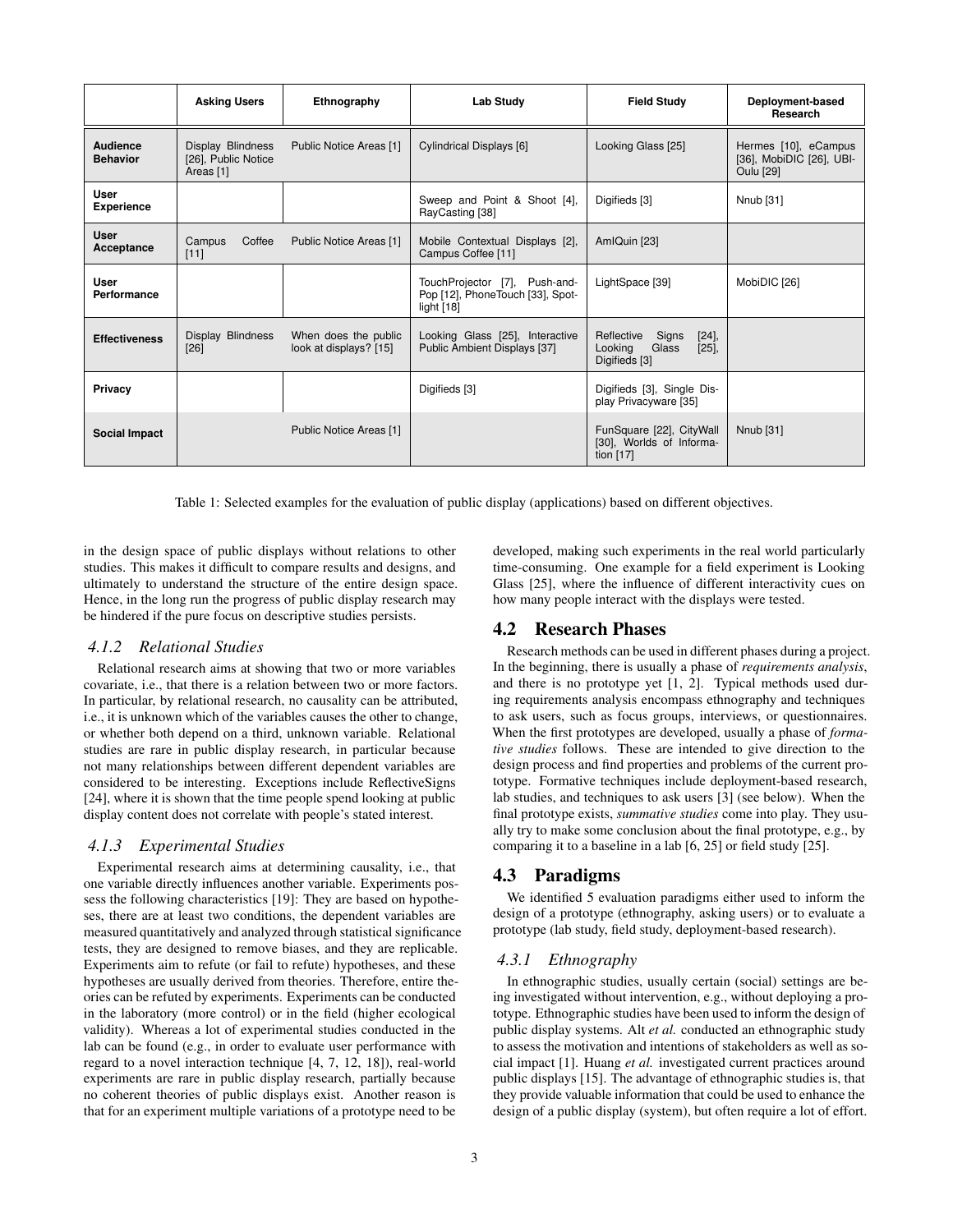#### *4.3.2 Asking Users*

Similar to ethnography, users can be asked by interviews, questionnaires and focus groups. However, hypothetic questions usually lead to poor answers (e.g., *"What functionality would you expect from a future version of this app?"*). Therefore, users can also be prompted with a prototype, and these methods can be combined with lab or field studies, ethnographies, or longer deployments.

#### *4.3.3 Lab Study*

Lab studies are aimed at evaluating a system, e.g., a novel interaction techniques, within a controlled environment. Lab studies can be descriptive, relational, or experimental. During the lab study both qualitative data (e.g., interviews [\[25\]](#page-5-6), observations [\[6\]](#page-5-7)) and quantitative data (task completion time, error rates [\[4,](#page-5-10) [7\]](#page-5-27)) can be collected. The advantage of lab studies is that external influences (other passers-by, environmental conditions) can be minimized and (sensitive) equipment for proper measurements (cameras, sensors) that would be difficult to deploy in public can be used [\[6\]](#page-5-7). The disadvantage of lab studies is, that they may provide only low ecological validity and that the dynamics of the real world are excluded.

#### *4.3.4 Field Study*

In contrast to lab studies, field studies aim at evaluating a system or technique in a (semi-) public setting. In contrast to deploymentbased research, they are rather short (days to months) and focussed towards a single research question. Similar to the lab, they may be descriptive, relational, or experimental. Data collection in the field is often cumbersome and time-consuming, as automation may be difficult due to privacy issues (e.g., recording video in a public space). The advantage, however, is that a high ecologic validity of the data can be assumed. Furthermore, there are aspects, such as effectiveness [\[24\]](#page-5-15), social effects [\[22\]](#page-5-18), audience behavior [\[25\]](#page-5-6), and privacy implications [\[3\]](#page-4-0) that are almost impossible to measure in the lab. The disadvantage of field studies is, that they are usually complex due to the high number of potential influences, and require a tremendous effort in preparation (finding a suitable place, legal issues, etc.). Traditional methods are observations and logging.

#### *4.3.5 Deployment-based Research*

Deployment-based research is a kind of action research that introduces technology (e.g., public displays) into a social setting (e.g., a city), to address some research questions derived from theory [\[25\]](#page-5-6) [\[3\]](#page-4-0). User feedback and involvement is then obtained, and in an iterative process, the deployment is improved. At the same time, this data is used to build and refine theory, which in turn generates new research questions that can be addressed through changes in the deployment. In contrast to field studies, deployments are really integrated into the everyday life of their users. The difference with ethnography is, that there the researchers do not intervene by deploying a prototype.

There is a continuum from cultural probes over technology probes to deployments [\[16\]](#page-5-31). *Cultural probes* support users with things like cameras to document their lives, while *technology probes* introduce small prototypes in order to understand a given domain, sometimes without the scientific rigor introduced in experiments. Only *deployments*, however, really become permanent useful artifacts in everyday life. Deployments enable researchers to investigate longitudinal effects of use that cannot be investigated with other means. They are also the only method which can really get rid of the novelty factor which influences other kinds of studies. On the other hand, the maintenance of such deployments binds considerable resources. Examples of deployment based research are Hermes [\[10\]](#page-5-24), the Wray display [\[11\]](#page-5-0), eCampus [\[36\]](#page-5-1), and UBIOulu [\[29\]](#page-5-25).

# 5. METHODS & TOOLS

Classical data collection methods are interviews, questionnaires, focus groups, observations, and logging.

*Interviews* are often semi-structured, i.e., the interviewer follows some pre-defined guidelines, but would dig deeper if he discovers interesting findings. Interviews can also be conducted in context (e.g., shortly after the subject used the system). Interviews are a powerful method, to assess the user's view (e.g., concerns, problems, opinions [\[3\]](#page-4-0)).

*Questionnaires* are a useful method for the quantitative evaluation of public displays. Questionnaires can be *standardized*, hence allowing different system to be assessed and compared with regard to, e.g., usability (System Usability Scale [\[5\]](#page-5-32)), user experience (At-trakDiff<sup>[2](#page-3-0)</sup>), or task load (NasaTLX [\[14\]](#page-5-33)). On the other hand, questionnaires can be *customized* and used to ask the user about his personal view. Questionnaires have been used in many of the reviewed projects in order to assess, e.g., user experience [\[6\]](#page-5-7) or performance and the users' view [\[4\]](#page-5-10). Focus groups are used in early stages of the design process (usually as soon as an early prototype exists), to discuss it with people of the potential target group.

*Focus groups* are usually run with 5-8 people and sessions last about 1-2 hours, including a demonstration (and hands-on) of the system, followed by a discussion. The discussion is led by one of the researchers based on guidelines, trying to answer important research questions. In [\[2\]](#page-4-2) a focus group was used to assess the user's view on contextual mobile displays and [\[11\]](#page-5-0) used focus groups to discuss multiple system designs with different degrees of interaction. The advantage is that feedback (e.g., on potential issues) can be provided in very early stages of the design process. On the other hand, opinion leaders in the group may prevent some people from stating their (contrasting) view.

*Observations* are most powerful when it comes to (post-hoc) assessing audience behavior [\[6\]](#page-5-7), but also effectiveness [\[25\]](#page-5-6) and social impact [\[17\]](#page-5-23). In general, two forms can be distinguished. During *automated observations* users are observed by cameras, installed in a fix location (potentially filming both the screen and the viewer) [\[6\]](#page-5-7). The video footage can be analyzed post-hoc using methods from computer vision, such as shape or movement detection, eye recognition, or manual annotation and coding [\[6\]](#page-5-7). When conducting *manual observations*, data can be gathered, e.g., by taking field notes or pictures and videos from both the subject and the display [\[25\]](#page-5-6). In this case, the observers usually hide in a location from which both the screen and the interacting persons can be seen [\[3\]](#page-4-0). The advantage of the method is that users behave most natural as they are not aware of being under investigation, making the findings ecologically highly valid. On the downside, video-based observation may compromise the subjects' privacy and conclusions on why users behaved in a certain way may be very difficult. Because of this, observations are often combined with (post-hoc) interviews.

User interaction can also be *logged* (e.g., time to perform a task, number of clicks) during the study and be post-hoc analyzed. This method is especially helpful especially when conducted over a longer period of time. Means for logging include all types of (optical) sensors that allow motion [\[6\]](#page-5-7), eye gaze [\[34\]](#page-5-34), presence [\[25\]](#page-5-6), or user interaction [\[3\]](#page-4-0) to be assessed. Logging has been used in many ob-servations, e.g., in order to assess trajectories [\[6\]](#page-5-7), time of day [\[3\]](#page-4-0) and type of content [\[34\]](#page-5-34) with which interaction occurred. The advantage of log files is that a lot of data can be gathered with literally no effort. The disadvantage is that logging often concerns personal data, which may be an issue in a public setting.

<span id="page-3-0"></span><sup>2</sup><http://www.attrakdiff.de/en/Home/>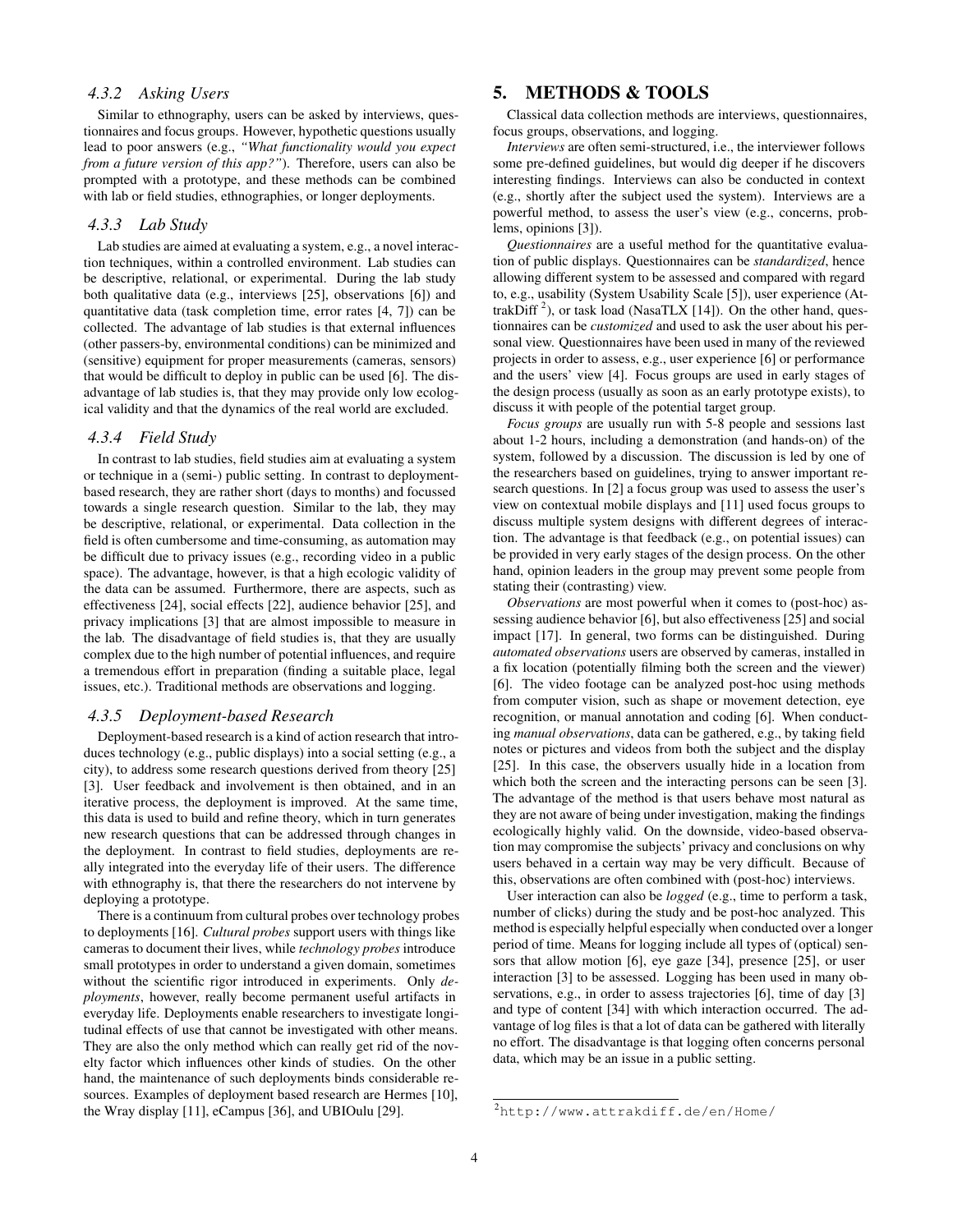<span id="page-4-3"></span>

|                      | <b>Field Study</b> |      |      | <b>Lab Study</b> |      |     |
|----------------------|--------------------|------|------|------------------|------|-----|
|                      | avg.               | med. | sd.  | avg.             | med. | sd. |
| <b>Interview</b>     | 26.9               | 15.0 | 29.5 | 16.0             | 12.0 | 2.9 |
| <b>Observation</b>   | 35.5               | 36.0 | 12.7 | 14.3             | 6.0  | 5.9 |
| <b>Ouestionnaire</b> | 38.4               | 32.0 | 37.4 | 15.0             | 12.5 | 5.0 |

Table 2: Average number of participants for different methods. (Note that only within-subject designs were considered.)

# 6. ASSESSING VALIDITY

Our literature review revealed a broad set of study types and methods that have been used by researchers during their evaluations. We found that most of the projects used various methods in parallel showing the complex nature of public display evaluations. In the past 4 years we have carried out more than 30 studies including public displays in the context of various (large-scale) research projects, which allowed us to validate the methods described above. In the following we provide a high-level summary of both our experiences and findings from literature.

### 6.1 Internal, External & Ecological Validity

Most studies can be criticized as not exercising sufficient control over confounding variables (internal validity), not generalizing to other settings and situations (external validity), or not testing a realistic situation (ecological validity). Internal, external, and ecological validity can usually not be achieved at the same time. Rather, studies must often sacrifice one or two of them to improve the third. Often, in HCI, internal validity is prioritized, leading to highly controlled lab studies with rather low ecological validity. In contrast, public displays are, by their very nature, a very social phenomenon. Behavior in the public space may be very different than what is expected from lab studies [\[15\]](#page-5-4). Therefore, ecological validity is often prioritized over internal and external validity.

#### 6.2 Study Size

An often occurring questions is that for sample size in order to be able to draw well-founded conclusions. Though there is certainly not an ultimate answer, we analyzed the number of participants from more than 80 studies. Table [2](#page-4-3) provides a rule of thumb as to which sample sizes may be most appropriate for which method.

# 7. GUIDELINES

Obviously, researchers first of all need to be clear about their research questions and should then decide whether to run a descriptive, relational, or experimental study. Besides, we derived the following set of guidelines to help informing the design of public display studies.

Choose your focus on internal, external, or ecological validity: Often, control, generalizability, and realism may not all be achieved at the same time. It is important to make clear which kind of validity is in focus and which validity is partially sacrificed. In public displays, often ecological validity is valued high, but it has to be clear how internal and external validity are reduced and measures may be taken to improve these (e.g., randomization to decrease the influence of confounding variables).

Consider the impact of the content: Public display research is not possible without content, but the impact of content and other factors on usage is indistinguishable [\[36\]](#page-5-1). Thus, every study is at risk that the results are only valid for the particular kind of content tested. Testing different contents might help.

Understand the users: Public displays may have widely different users at different locations and different times. In [\[25\]](#page-5-6), for example, school children in the morning behaved very differently from drunk people at night. Furthermore, it is generally advisable to practice triangulation and combine different methods towards a common research question. Experiments can often be accompanied by descriptive research, and quantitative by qualitative measures. The deployment in public space also introduces ethical issues, and anonymization of any required data will usually be necessary.

Check for common problems: One of the most common problems with public displays is that they do not receive a lot of attention. This happens as passers-by do not expect them to be interactive [\[25\]](#page-5-6) nor they expect to find interesting content [\[26\]](#page-5-16). Engaging people that actively promote displays might help to raise audience awareness of a display's interactive capabilities [\[28\]](#page-5-35). On the other hand creating customized content that reflects the users' interests is expensive [\[36\]](#page-5-1). A possible solution can be seen in autopoiesic content, i.e., self-generated content [\[22\]](#page-5-18).

However, the effect of display blindness might be caused by other factors imposed by the environment. For example, in the Looking Glass study [\[25\]](#page-5-6) at one location very few people looked at the display because they turned their head in the opposite direction looking down a road as they approached. In another example Storz *et al.* [\[36\]](#page-5-1) point out technical challenges. Their initial deployment was much shorter than envisioned because their hardware was not built for the specific setting that had a high volume of diesel fumes, which in turn caused the projectors to shut down automatically. Besides influencing the hardware, the setting can also influence the user acceptance: previous research showed that placing a display in a leisure-oriented environment, e.g., in a swimming hall, can attract more attention than in a business-oriented, e.g., municipal service center [\[28\]](#page-5-35). Hence, understanding the environment and its challenges before the deployment is crucial.

# 8. CONCLUSION

In this paper we presented findings from an extensive literature and from our own experience in evaluating public displays. We extracted the most common research question, research types, and methods and presented selected examples for the reader's reference. Based on our findings, we discussed common design challenges and extracted a set of universally applicable guidelines, hence accounting for the need of many researchers to design studies for evaluating public displays.

## 9. ACKNOWLEDGEMENTS

We thank Nigel Davies for his useful comments on this research. This work was supported by the European Union 7th framework programme under grant agreements no. 215893 and 244011.

#### 10. REFERENCES

- <span id="page-4-1"></span>[1] Alt, F., Memarovic, N., Elhart, I., Bial, D., Schmidt, A., Langheinrich, M., Harboe, G., and Huang, E. Designing shared public display networks – implications from today's paper-based notice areas. In *Proc. of Pervasive 2011* (2011).
- <span id="page-4-2"></span>[2] Alt, F., Schmidt, A., and Evers, C. Mobile contextual display systems. In *Adj. Proc. of HotMobile'09* (2009).
- <span id="page-4-0"></span>[3] Alt, F., Shirazi, A. S., Kubitza, T., Bial, D., Zaidan, F., Ortel, M., Zurmaar, B., Lewen, T., and Schmidt, A. Digifieds: Insights into deploying digital public notice areas in the wild. In *Proc. of MUM'11* (Dec. 2011).